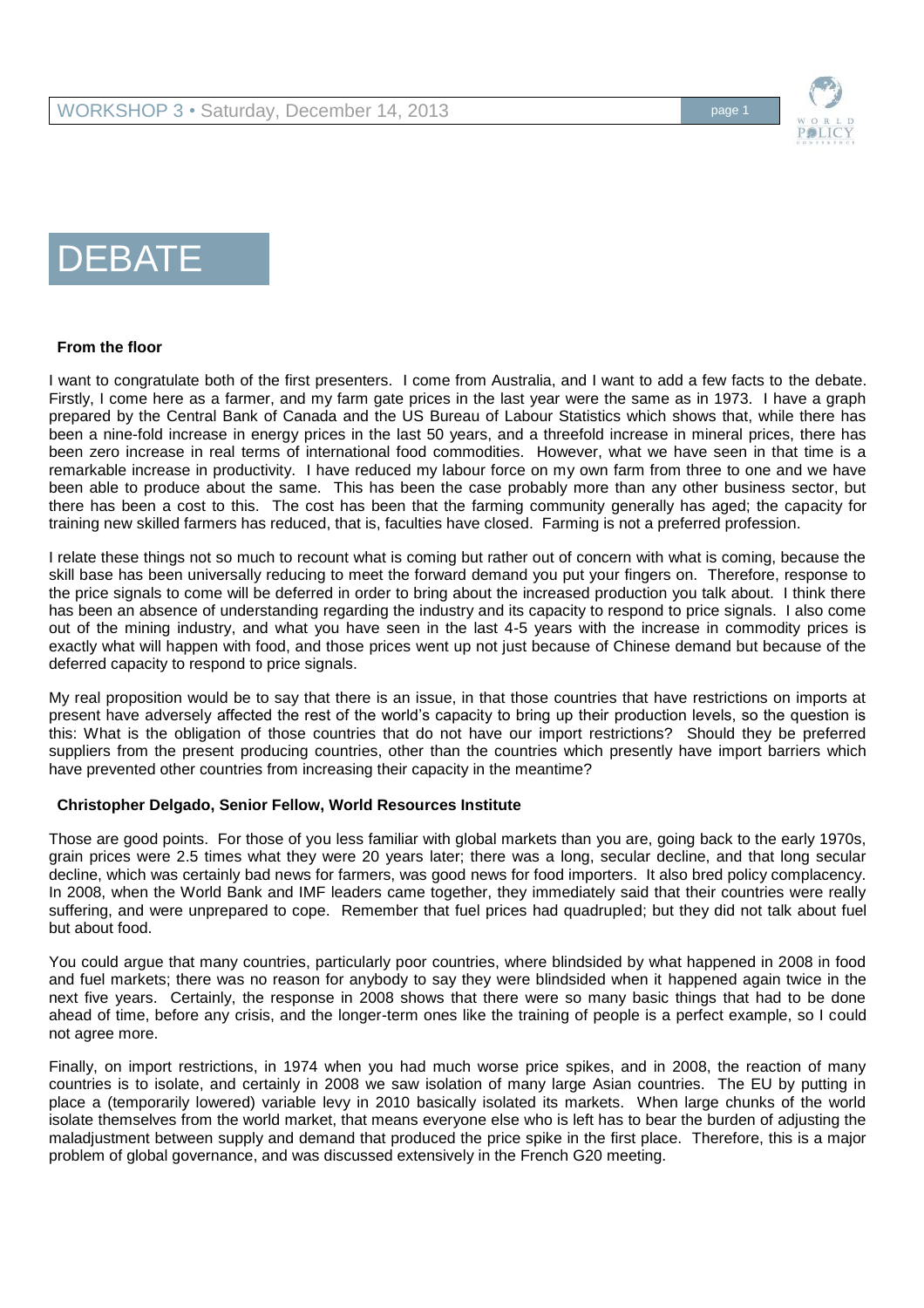

#### **From the floor**

What about GM food? I think it is an important question for our academy; we studied the question three times, and we have statements about it.

#### **Marcos Jank, Executive Director, Brasil Foods**

Today it is more and more difficult to avoid GMOs, even if countries are still trying to do that, especially in Europe, but the fact is that GMOs are an important part of the solution for the challenge of feeding nine million people that I talked about before. If we do not have GMOs we do not have the productivity increases that we need. Productivity is reducing worldwide; we used to have increases by 3% a year, and now it is only 2% a year, so we are seeing a reduction. We had a big movement in the 1970s and 1980s, the Green Revolution; today we do not have that, and without GMOs we will have much more deforestation to comply with the needs of consumption that we have. There is a big debate as to whether GMOs are safe in terms of the environment and in terms of public health, but if we prove that and if there is no impact in terms of health, then I think they are necessary. We see that it is very difficult to find non-GMO food in the world anymore; all countries are moving to this area.

#### **From the floor**

I am not a specialist, but if I understood correctly, there is a big chunk of production at a global level that is being privatised, meaning that when you buy land to produce for your country that is somewhere else, you take the production out of the market. I do not know how the opportunity cost is measured and if there is arbitrage in the country, but it appears to me that we have to look into the contracts. This phenomenon is particularly important in Africa, where most of the arable land is available, along with Brazil. However, at the same time, according to what you were saying, people are losing time discussing the appropriate answer to food security challenges in global forums.

It looks to me as if countries are basically not doing what they are saying, but it is already happening on the ground. There is a private response to the challenge, that is, I buy land just to get food for my country, and at the same time there is a broad dialogue in the international community. Have we measured this phenomenon as a share of total production, that is, this share of production that is out of the market, versus the one that is traded on the market? Do we measure this, and are we going through a residual market in agricultural products at a global level, with higher volatility, etc.? Is what I am saying true? I am really not a specialist. If true, is it discussed, and is it a large phenomenon worldwide? It is worrisome of it is the case, and it is a powerful way for states to act.

#### **Christopher Delgado, Senior Fellow, World Resources Institute**

I am certainly not a specialist on this, but I will tell you what I think I know. This has been discussed at a number of forums, including the Committee on Food Security, the FAO and the World Bank. The World Bank keeps a database of these kinds of investments, and there are a number of other organisations that do too; civil society is very interested in these sorts of issues.

The broader response to your question is that, if markets really work, and if you trust them, then it would make no sense at all to do this, because it is a much more expensive way. It can be attractive for some countries, because if it is a joint partnership, you are bringing in capital and knowledge and lots of good things, but the problem is that first of all you have to make sure that the people who are on the land are protected, and very often they are not; that is a policy issue for the recipient country, and it is a concern for a policy-oriented organisation like the World Bank. I do not speak for them, but I can tell you it is a concern for them. It raises a very complex set of issues that way.

The fundamental issue is that people do not trust markets, and emphasis needs to be on solving the problem of trust in markets, which is much easier to do now that the big players are getting much more integrated into agricultural markets than they used to be, not just the OECD or Brazil but also China and India. It actually is much easier to do that, and that is really where the direction of change will be. Picking up on the comment on Australia earlier, when there was no money in agriculture no one cared; suddenly there is money in agriculture, so of course people looking for investments put it into agriculture, but there was not the governance to go with this. It is coming along, but it is taking a while.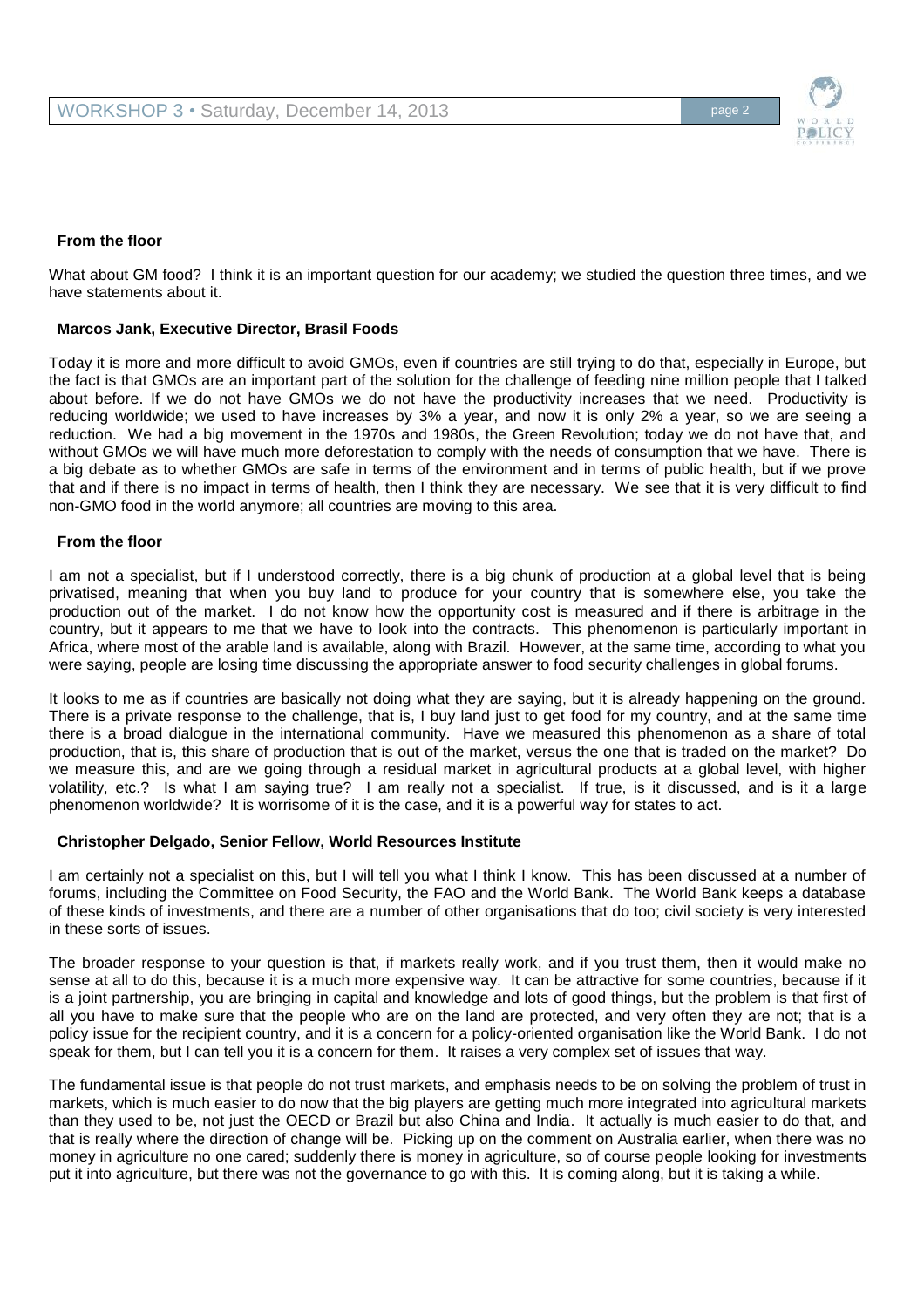

# **Jean-Yves Carfantan, Senior Consultant, AgroBrasConsult**

I spent six months of my life on that topic, the so-called land grabbing process, and having visited different African, Pacific and Latin American countries, there is more polemic, much more discussion, than reality. People confuse contracts and projects that work in reality.

# **From the floor**

I am an industrial specialist, so I will ask a naïve question. Following up the question on the politics of stocks, the two speakers were mentioning that the markets are wary of the stocks which are raised now by the states. The same could be said in reverse; some states are worried about the behaviour of some large actors in the markets. I have two questions, one on the short term. What do the various panellists, including the member of civil society, perceive as practical forums where these two misunderstandings or fears could be addressed, because we really need to work on that, especially to avoid non-market areas? That is my first question.

The second question relates to money in agriculture. Can we really think of the issue of stocks and the politics of stocks separately from the issues of subsidies which are given by some countries to some companies? Is it not the matter of subsidies which leads some governments to worry about pure market mechanisms?

# **Christopher Delgado, Senior Fellow, World Resources Institute**

When the Agricultural Market Information System (AMIS) was being set up, the smart money in the commercial grain trade said that it would never be able to do what traders do, as traders have their Reuters or Bloomberg terminals in front of them and react instantaneously, whereas this was a public sector process that got information out once a month. Traders actually have a good idea of what is going on; the problem is that governments may do things in reaction to information or for any one of a number of other reasons. A lot of the price spikes in 2008 had nothing to do with actual shortage of food. However, when it is transparent and when everyone – including the body politic, the press and everyone else – can see it, it is much harder to do things you should not do, and that is the key.

# **Philippe Chalmin, Professor, Paris-Dauphine University**

I played a part on the French side in the G20, and I am a bit sceptical of your enthusiasm about AMIS. You almost answered my question; we know all the information, and markets are pretty transparent. The problem is not information but understanding that information. I do not think we had food riots in 2008; we had poverty riots, which is completely different. Is there, to your mind, any hope of better world food management? We heard from the General Director of the FAO; I wonder if he is part of the solution, but whether at the moment the FAO is part of the problem, with its global inefficiency. Without wishing to be rude about the World Bank, I remember being there during the 1980s with people on your side who wanted to get rid of all causes of destabilisation, such as marketing boards and so on, because they wanted just a pure market. You were playing with fire to some extent.

Do you think that there is now a better understanding that agriculture should be put back on top of the list of priorities as a world problem, as you said in your introduction?

# **Christopher Delgado, Senior Fellow, World Resources Institute**

I am retired from the Bank, so I cannot speak for it. I think the answer is yes.

# **Louis Schweitzer, Honorary President, Renault**

I have a short question. I understood that the assumption was that there had been an increase in biofuel production. Does this not unnecessarily use agricultural resources which might be better used for food and other purposes?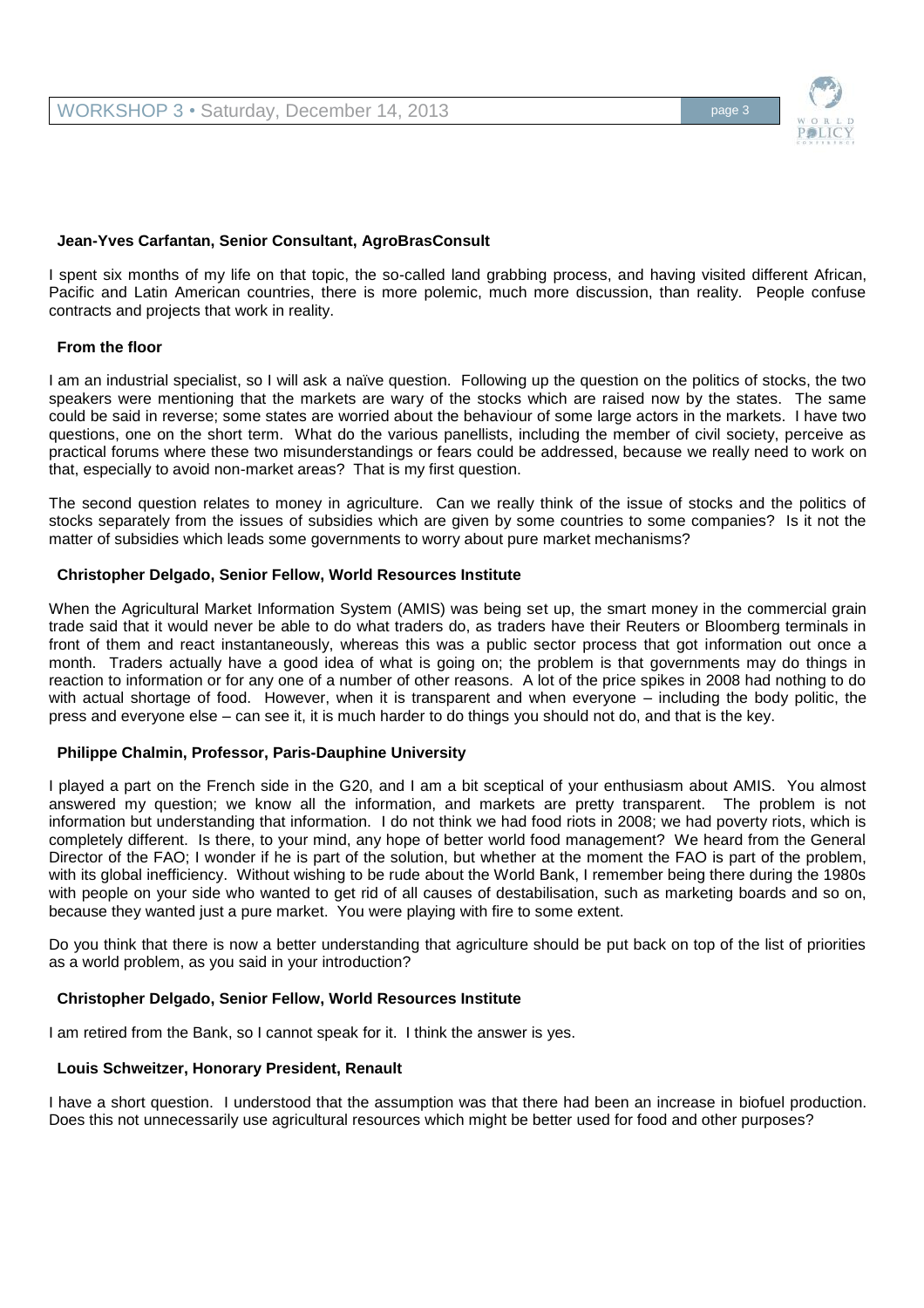

# **Marcos Jank, Executive Director, Brasil Foods**

I think the problem here is the use of one-third of US corn production to produce ethanol, because this is not global; it is an US issue, because it is happening very strongly in the US, not in other countries. For example, in Brazil we use sugarcane, which is completely different, because it uses a small amount of land, at eight million hectares in a total of 350 million hectares, or 2% of the total area. The productivity is much higher and the energy balance is much better, and at the same time I think the big challenge today is to produce energy from non-food crops, waste, biogas and cellulose. This revolution is happening, not as we would wish, but it is happening. Several projects are underway, including the use of biogas and straw in Brazil to produce electricity. The move to ethanol will happen in the next ten years, for sure, so the issue here is using non-food material or the best feedstock, and corn is problematic, especially in the case of the US.

There was a huge increase in the use of corn in the US and a small amount in palm oil in Europe, but that is not as important as the usage of corn. However, this is what happened; there were subsidies, there was a mandate for that, and this is part of the distortions you mentioned before. There are so many tariffs, safeguards and subsidies in the world that we have this situation in the US because of the mandate for energy, where the so-called "renewable fuel standard" established an increase in production that made it possible to use a third of the corn crop for ethanol.

# **Jean-Yves Carfantan, Senior Consultant, AgroBrasConsult**

Marcos will introduce the experience of Brazil. It was not exactly what one would call a food secure country a few decades ago; it is now a much more food secure country than it was, and it is also a great exporting country, so I would like you to explain the main drivers of the fantastic experience of Brazil over the last four or five decades.

# **Marcos Jank, Executive Director, Brasil Foods**

Agribusiness today represents more than a third of exports and a third of employment, and there is huge dynamism in most of the sectors. Ten years ago Brazil was important in soybeans and coffee but very little in terms of the main food chains; it was even a food insecure country, importing many other products, with huge interventions, public stocks, and price control by the government. Many prices were controlled by Brasilia, but in the 90's we had deregulation with the resulting huge increase of productivity.

Brazil was already the first country in the world in 2005 in terms of global net balance of agriculture, and continues to be today; it is third in exports but first in trade balance because it imports very little. It is different in this respect from Europe; Europe is bigger than Brazil but has huge agricultural exports as well as imports. The US also imports much more.

The reason is productivity. We had a huge increase in total productivity after 1990, which was the year of deregulation in Brazil, when the government stopped subsidies, controls and stocks. Therefore, the main explanation is similar to that of many other countries; we have natural resources. We have the land, water and climate. Not all countries have these, but many countries have natural resources.

Then we had investments in tropical research and development. Deregulation means competition, and international prices are going down compared to the trend in the last 60-70 years, unlike energy and mineral prices, which are higher than ever. The agricultural price has come down by 50% in the last 60-70 years, recuperating in the last ten years, but if you look at any long-term study, you can see that prices were down. A country that wants to be competitive needs to have a revolution in agriculture; this is the only way, and reductions in productivity were only possible because of it.

The fourth item, which is much more complicated for many countries, is economies of scale. Sometimes it is difficult to talk about economies of scale in agriculture – we have 550 million farmers in the world, and 90% of them have less than two hectares, so it is a difficult situation, because most farmers have very small pieces of land. However, what we see in all countries in the world, including those which have protections and subsidies, is an increase in the average size of land; this is happening in France, the US, Africa, and everywhere else. Therefore, economies of scale exist in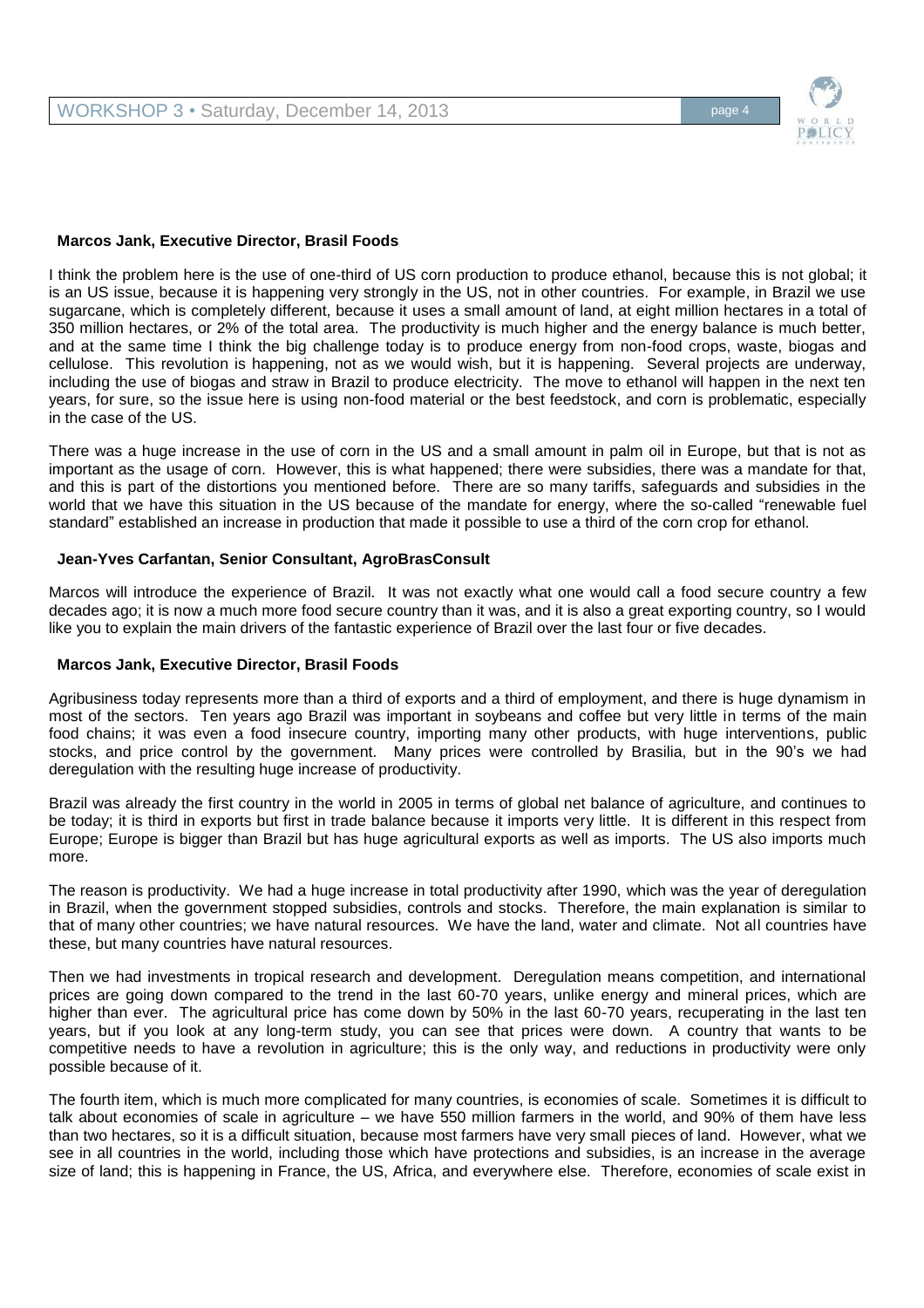

agriculture, and Brazil is a good example of that, because the migration of small farmers from Europe to the south and centre-west of Brazil 100 years was a way to gain scale. Scale is an issue in agriculture, though sometimes people do not like to admit it.

Regarding land productivity, gains are still positive worldwide, but they are lower in the last 20 years than they were before, whereas we had an explosion of productivity in Brazil in the last 20 years. This explosion was possible because of varieties of soybean, cotton and corn that came to the south of Brazil and were adapted by the Brazilian state research company, Embrapa, to the conditions of tropical agriculture in the centre-west. Soybeans were only produced in the south of the country until the 1970s, whereas today they are produced on large-scale farms close to the Equator.

Looking at land area versus productivity, Africa has seen an increase in grains from 1976 to 2011 but very little increase in productivity; Eastern Europe saw some increase in productivity but a decline in area; developed countries saw a decrease in area and an increase in productivity; Asia had some increase in area, though very little, and a greater increase in productivity; Latin America had a greater increase in productivity. The Brazilian case is the same – a huge increase in productivity, some expansion, especially during the 1980s and the beginning of the 1990s, and a huge increase in productivity in 2000's. Therefore, some countries are seeing more productivity, while some are seeing only increases or decreases in area under production.

The goal should be increased agricultural productivity, much more than the movement in terms of area. Brazil had this movement in the 1970s and 1980s based on tropical research, but also on rural credit and price intervention, but during the 1990s and 2000s, the increase was based on efficiency gains, less government regulations and stronger demand. This was extremely impressive, and applied not just to soybeans but also to cotton, coffee, sugarcane and different kinds of meat. Looking at the causes, we see increased use of technology, including fertilisers, agrochemicals and machinery, but also non-tillage agriculture, which does not rotate the soil, crop rotation and double-cropping. Double-cropping is a very interesting revolution and something which can be applied in many countries. There was also stock integration.

Most corn in Brazil is produced as a second crop; the first crop has been almost the same since 1994-1995, but the second crop is produced in the same area where we produce soybeans without irrigation. We can do that because there are new varieties of soybeans which need a much shorter period, and we can plant corn in the same rainy season. This was not possible 30 years ago. This has led to a reduction in crop area from 12 million hectares to seven million, and an increase in productivity from 20 million tonnes to 82 million. How is this miracle possible? It is done by growing two crops in the same crop season without irrigation, using areas that had previously been used just for soy. Now people are talking about three crops per year – soy, corn and brachiaria grass, allowing the so-called crop-livestock.

Therefore, the only long-term food security solution is technology, and technology is especially important in tropical areas, so we should concentrate all our attention there. Technology should not be used in isolation but integrated with food chains, technical assistance and in many cases clear definitions of property rights. This should be the trend we should be going towards, and this is what we can learn from the Brazilian experience.

# **From the floor**

The Brazilian experience has been absolutely dramatic, and they are worldwide influences today in science, technology and trading. The issue I would like to ask about is the provision of infrastructure, as the farming has got ahead of the distribution system, and perhaps Brazil should make some comment on these issues.

# **Marcos Jank, Executive Director, Brasil Foods**

We have several problems, and the main ones are not related to agricultural policy but rather to the lack of infrastructure. The case of corn is a good example; we are producing more than 80 million tonnes of corn, but the most important part of this crop comes from the centre-west, and because corn is cheaper than soybeans in terms of value per tonne, the logistical cost is huge, representing 40-50% of the price of corn in this region. The farmer is losing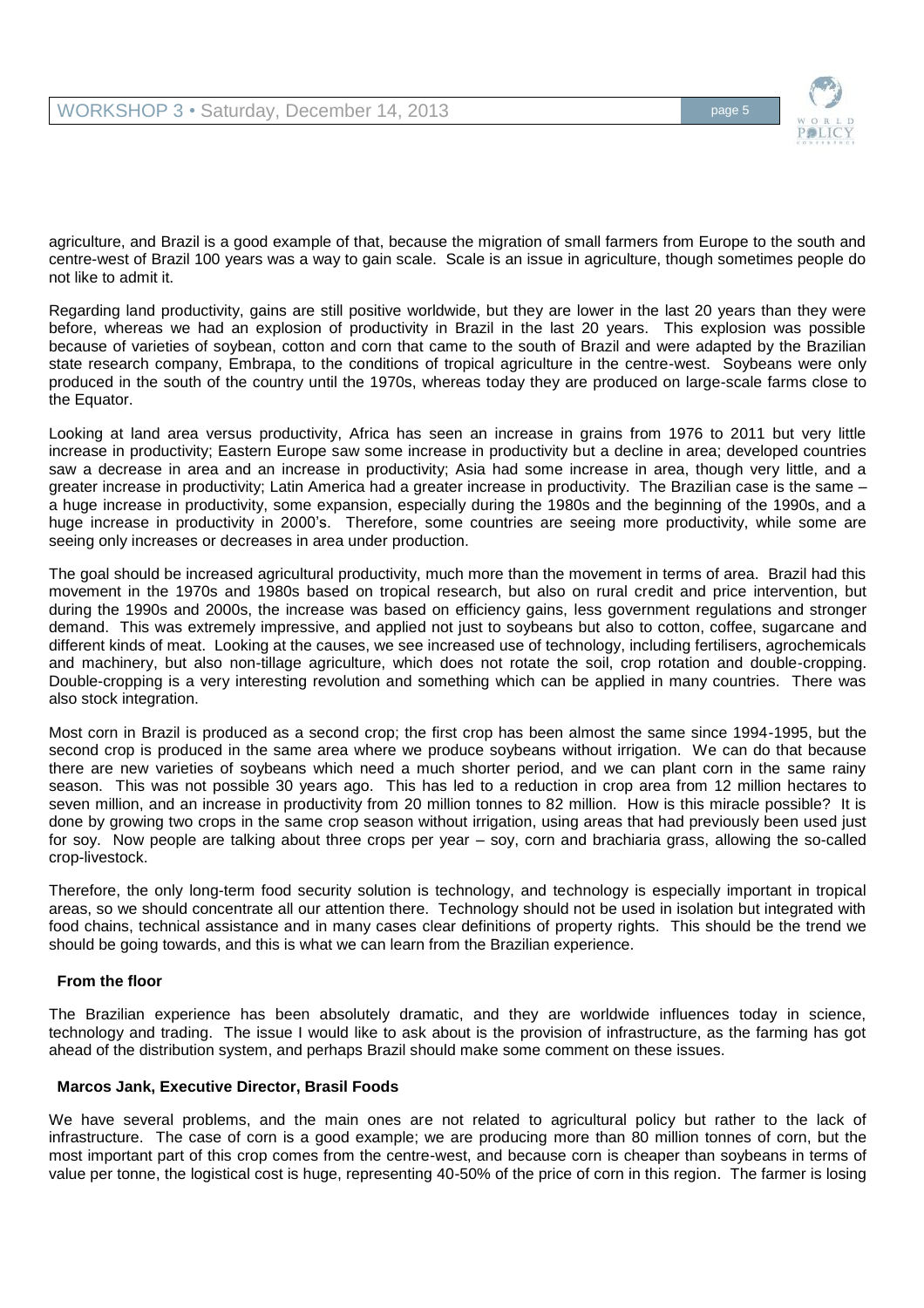

money, because at the end of the day the infrastructure represents less money to the farmer. Infrastructure represents 10-15% of the price in most countries, whereas in Brazil it reaches 40% to 50%. There are huge problems in this area in Africa as well. I really believe that the beautiful job we did in productivity at the farm level was unfortunately not followed by deregulation, competition and investment in the infrastructure sector. This is the number one cost for agriculture in Brazil today.

# **From the floor**

What has happened to the big debate that flared up and died out on the degree to which food markets have become financialised. There was a time when even the US Congress started an investigation. The amount of derivatives trading in food products increased by a factor of between ten and 30.

# **Philippe Chalmin, Professeur, Paris-Dauphine University**

No real study, no academically based study, has proven any consequences for the financialisation of commodity markets in terms of showing more instability; perhaps there has been more short-term volatility. For example, compare the behaviour of the world wheat market and the behaviour of the world rice market. We do not have any derivatives for rice, whereas we do for wheat, corn and soybeans, yet in 2008 in price upheavals for rice were far greater than for wheat.

# **Christopher Delgado, Senior Fellow, World Resources Institute**

I will just go through some interesting facts. Certainly, the major financial institutions went into actual physical possession of commodities after 2008 in a way they had never been involved in, and you can make of that what you want, but the fact is that in the last year they have all got out again and have sold the warehouses. Therefore, I do not think there is that kind of money in the business anymore, even if there was a business. You also see this in terms of the movement of long versus short interest in contracts and so forth. There is no doubt that commodity trading has passed from just being a service to producers and users of commodities to being a financial thing, but the kinds of issues that were raised in 2008 are not around anymore. The way that physical commodities are handled has changed so much, particularly in the last year.

# **From the floor**

There was a push for diplomacy between Brazil and Africa, for example Brazil helping several African countries to export agriculture and also in bioenergy. My understanding is that the response by Brazilian companies has been very limited, and that the demand by several African countries has not been that high, especially in terms of bioenergy. Several ministers of agriculture in Africa have told me that this is not their priority. Is it a problem of communication about the new ways of creating bioenergy, or is it a problem with incentives for Brazilian entrepreneurs?

# **Marcos Jank, Executive Director, Brasil Foods**

You are right. When President Lula came into power in 2002, he tried to turn Brazilian foreign policy to Africa, Argentina, Venezuela, Bolivia and some countries in South America. Among the ideas concerned were tropical agriculture and biofuels. It did not work well for biofuels, because it is an issue for very few countries with public policies related to biofuels, and Brazil had a long story regarding ethanol as an alternative to sugarcane. Energy from sugarcane has been a story since the 1970s in Brazil, when it replaced imported oil, and we had taxation policies which made it possible for ethanol to survive. Ethanol is certainly a solution for climate change, but needs differential tax treatment compared to fossil fuels, at least because of its lower energy content compared to gasoline.

Most of the African countries producing sugarcane are more worried about sugar, and they have had preferential access for their sugar for so long that is much more profitable to produce sugar than ethanol. There is a lack of ethanol infrastructure and a lack of public policy, so it did not happen. This is not the real issue in Africa; the real issue would be cooperation in technology. I see much to be done in this area, and I really believe that if Brazil is the agricultural powerhouse of developing countries today, which we are, Africa will certainly take the lead in agriculture in